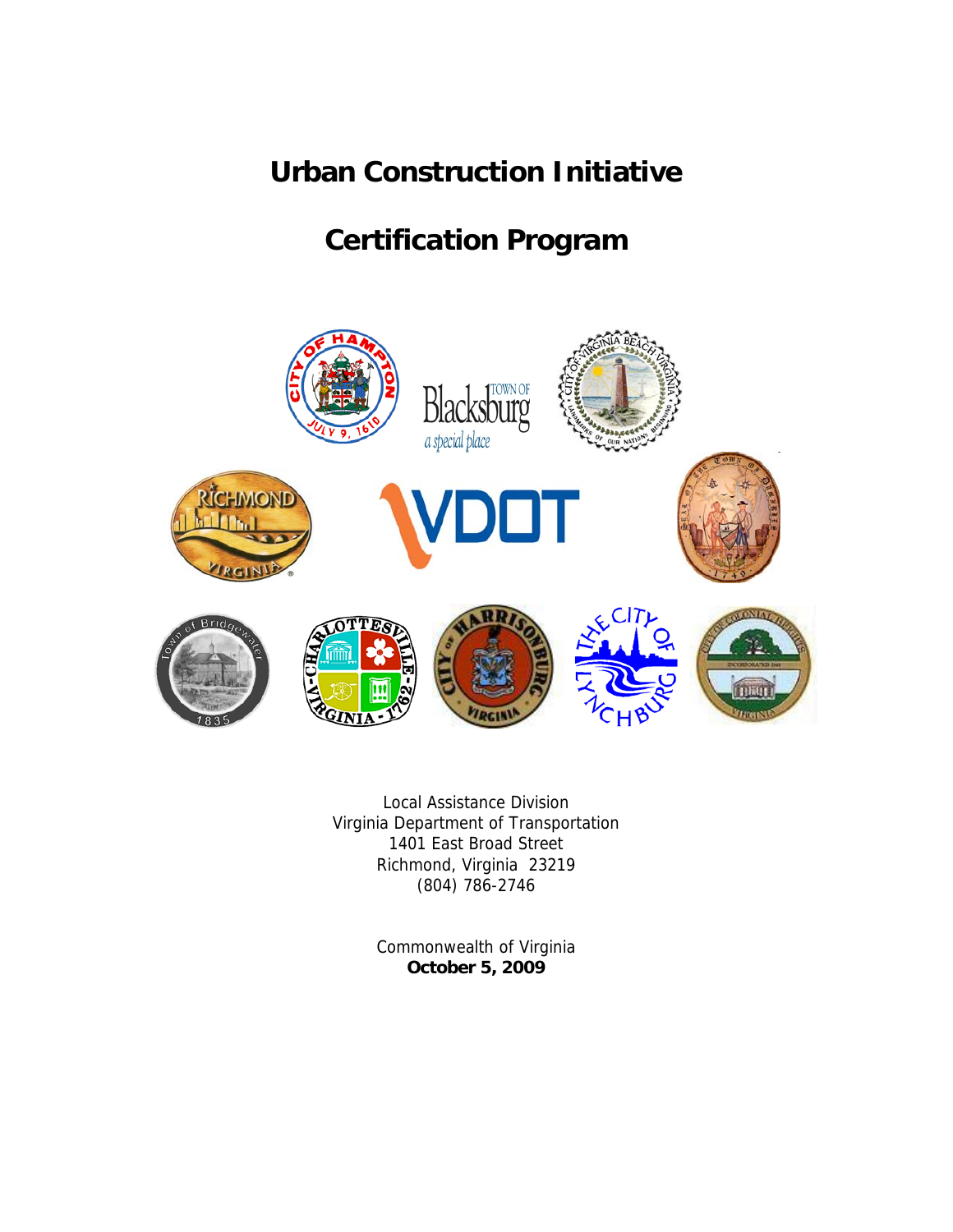# **Certification Program**

## **1. Introduction**

Localities that are participating in the VDOT Urban Construction Initiative (UCI) Program may apply to be certified under the following process to deliver projects with streamlined oversight from VDOT. Certification with streamlined oversight applies to all projects except for those that are located on the National Highway System (NHS), that have been noted as requiring Federal Oversight (FO) or that have been identified by the Commissioner as requiring VDOT oversight.

This document describes the application, evaluation and qualification requirements for localities to become certified to deliver their program and projects with Federal funding with less oversight from VDOT. This document should be read in conjunction with the Certification and Compliance flowchart included as Exhibit A.

The major steps in the flowchart are explained below along with details of the submission requirements that Localities will be required to meet, what information must be submitted and how VDOT will evaluate that information.

# **2. Initiation of Certification Process and Eligibility Requirements**

Certification is voluntary and each Locality must decide for themselves if it fits their needs or not. VDOT is responsible to FHWA for projects that receive Federal funding so VDOT must ensure that only eligible and suitably qualified Localities are allowed to deliver projects via a streamlined process with limited VDOT oversight.

Eligibility will be determined by VDOT as the first step in the evaluation process. In summary, the eligibility requirements are:

- 1) The Locality has demonstrated their ability to administer and deliver federally funded projects via a combination of projects from different federal funding sources (i.e. not solely Urban), and has accomplished this through the use of local or contracted resources. Experience must be demonstrated in the following areas at a minimum:
	- a. Preliminary and final engineering
	- b. Meeting NEPA requirements
	- c. Undertaking Land Acquisition
	- d. Procuring Consultants
	- e. Undertaking Construction Project Management
- 2) The Locality has participated in the UCI Program for a minimum of one (1) year and must have demonstrated programmatic responsibilities, such as fiscal management.
- 3) The Locality must have not had any unresolved compliance issues arising from Office of Management Budget (OMB) Audits, VDOT findings of non-compliance or FHWA findings of non-compliance or non-participation.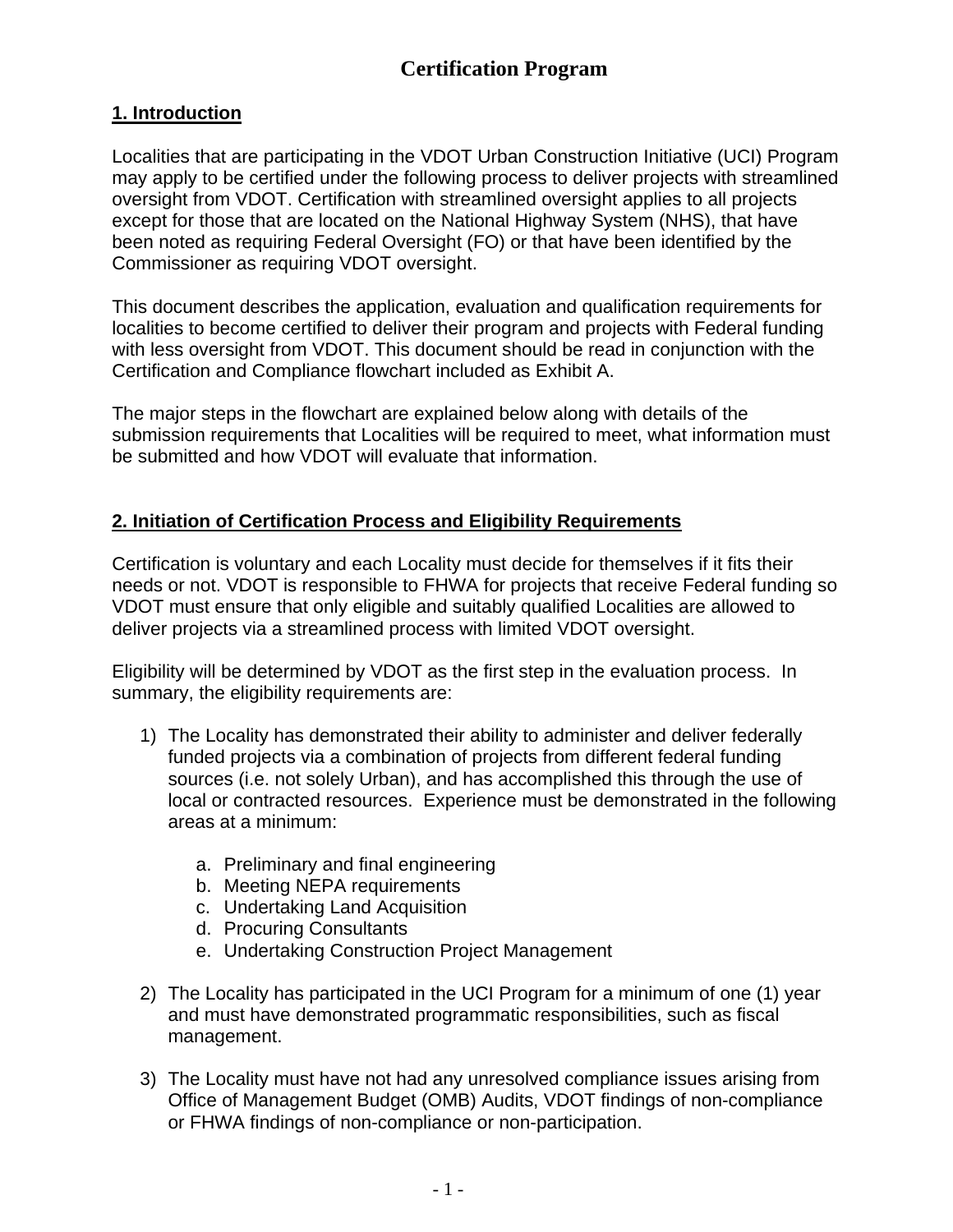Before progressing further, it is recommended that the Locality discuss the eligibility requirements with their local VDOT contact and Local Assistance Division (LAD) to decide if they can meet them. If the Locality has any concerns regarding previous VDOT and/or FHWA compliance issues these should be raised with the LAD Director and discussed prior to expressing interest in becoming certified.

Localities that believe they are eligible must formally express interest in Certification via a Letter of Intent from a Locality Administrative Official to the LAD Director. In no more than two pages, the Locality should state the reasons why it is pursuing certification and how it meets the eligibility criteria. In responding to the criteria on demonstrated ability to administer and deliver projects, the Locality is required to include within their Letter of Intent a brief list of projects that support their eligibility. The list should include the project description and UPC reference code.

VDOT will review the Letter of Intent with assistance from the Home District Administrator and his or her staff. The LAD Director will carry out the final evaluation and respond within 30 days. A positive response will include confirmation that the eligibility criteria have been met and will request a formal detailed submission based on the requirements outlined below. In this response, VDOT will inform the Locality who will be on the Certification Evaluation Panel and therefore to whom they should submit their detailed submissions to. If the eligibility requirements have not been met the reasons will be listed in VDOT's response.

# **3. Certification Submission Requirements**

For a Locality to achieve certification status, VDOT needs to be confident that the Locality:

- 1) has appropriate program delivery systems in place;
- 2) has appropriate project delivery processes in place;
- 3) has an organization structure in place to support program and project delivery; and
- 4) has experience in program and project delivery.

VDOT will evaluate the above and approve or deny certification based on the detailed submission document from the Locality. In this document, the Locality is required to address program and project processes and explain how they act together within their own specific organization to meet Federal requirements. In addition the Locality is required to describe its experience in these specific areas.

To guide the Locality in the development of the detailed submission and to standardize evaluations, the Locality should respond to the questions below. The Locality must submit their narrative no more than 90 days after receiving confirmation of eligibility. If this period expires, the Locality may need to re-submit their Letter of Intent for a new eligibility review.

In the questions below, program and project delivery have been split into various subheadings that match the minimum Federal requirements.

Sub-headings for program management (Section 3.1) are addressed first as these apply to all projects that receive Federal funding through VDOT. VDOT needs to have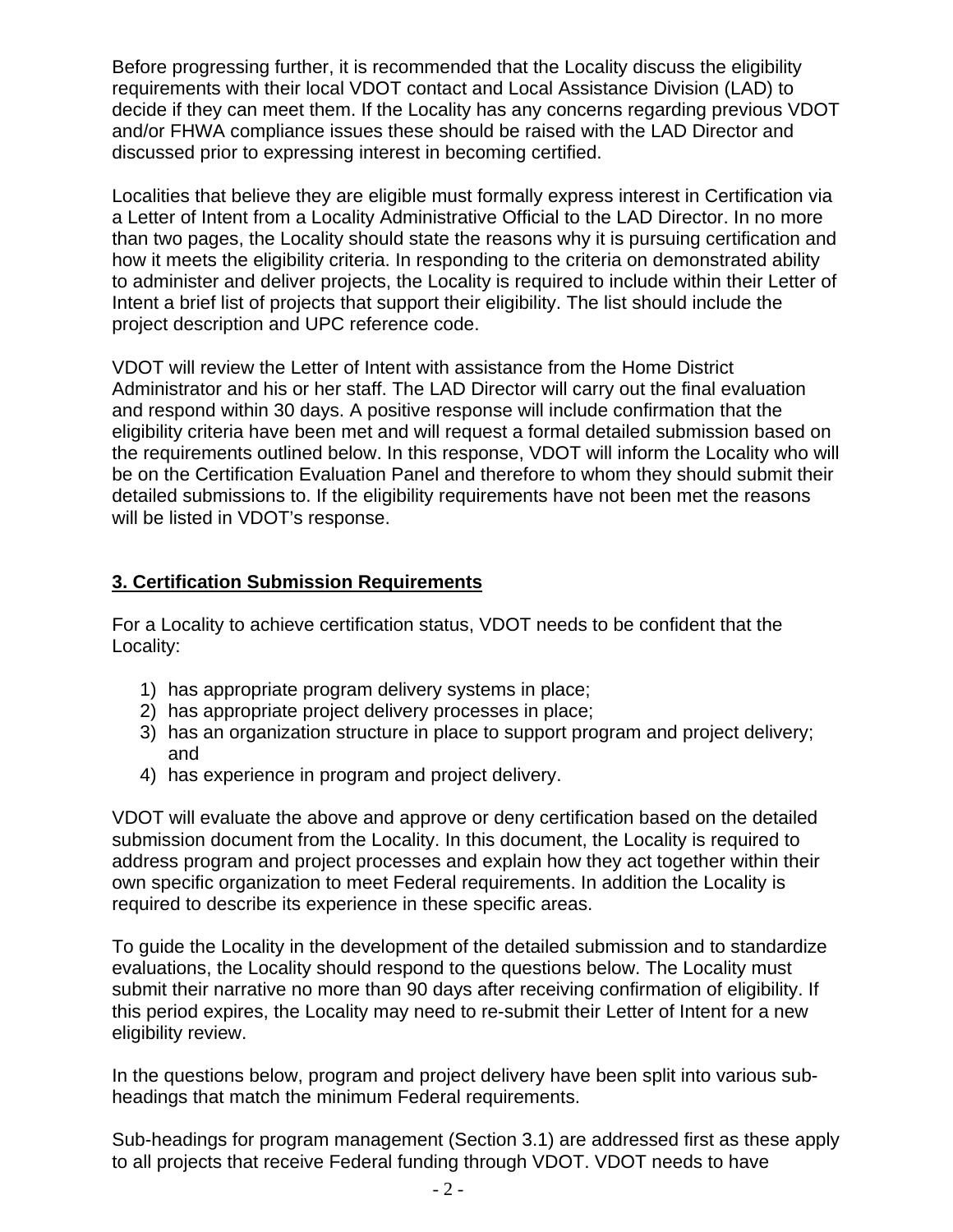information on these functions to have confidence in the Locality's performance without needing to continually check each aspect in detail.

Sub-headings for project delivery (Section 3.2) relate to the stages of project development and construction that still require VDOT approval. VDOT will continue to be involved at these stages as they are required to do so by Federal regulations; however a Certified Locality will be able to work towards each approval without additional oversight or detailed interim checks. In order to be comfortable with this streamlined process, VDOT needs to know how the Locality will carry out the steps needed to meet each approval point.

In answering the questions below, the Locality may use a format of their choosing. If a Locality already has a project implementation plan or other form of process manual it may reference that in its answers and append the appropriate sections.

#### 3.1 Program Management Requirements

The Locality is required to demonstrate that it has systems in place to support project development and construction, and that it can carry out associated roles and responsibilities required by Federal regulations. These are defined as program management systems and roles. Therefore each request shall address the following in their description of the systems in place:

- 1) What processes (documentation, systems, and controls) are in place to ensure successful program delivery?
- 2) How does your organizational structure support/ ensure success?
- 3) What combinations of in-house/out-sourced resources are to be utilized to achieve program delivery?
- 4) What experience demonstrates the Locality's ability to deliver Federal programs?

The systems or programs that the Locality is required to describe include, but are not limited to:

- 1. Fiscal, audit and budget systems
	- Federal Aid Payment requirements
	- Project documentation
	- Audit requirements according to OMB Circular A-133 (CAFR)
- 2. Civil Rights program
	- DBE Program Plan
	- DBE goals (establishing and attaining)
	- DBE requirements in contracts
- 3. Internal QA/QC processes
	- Management of external consultants/ resources
	- Design quality control plan
	- Constructability and bidability review
	- Construction quality control requirements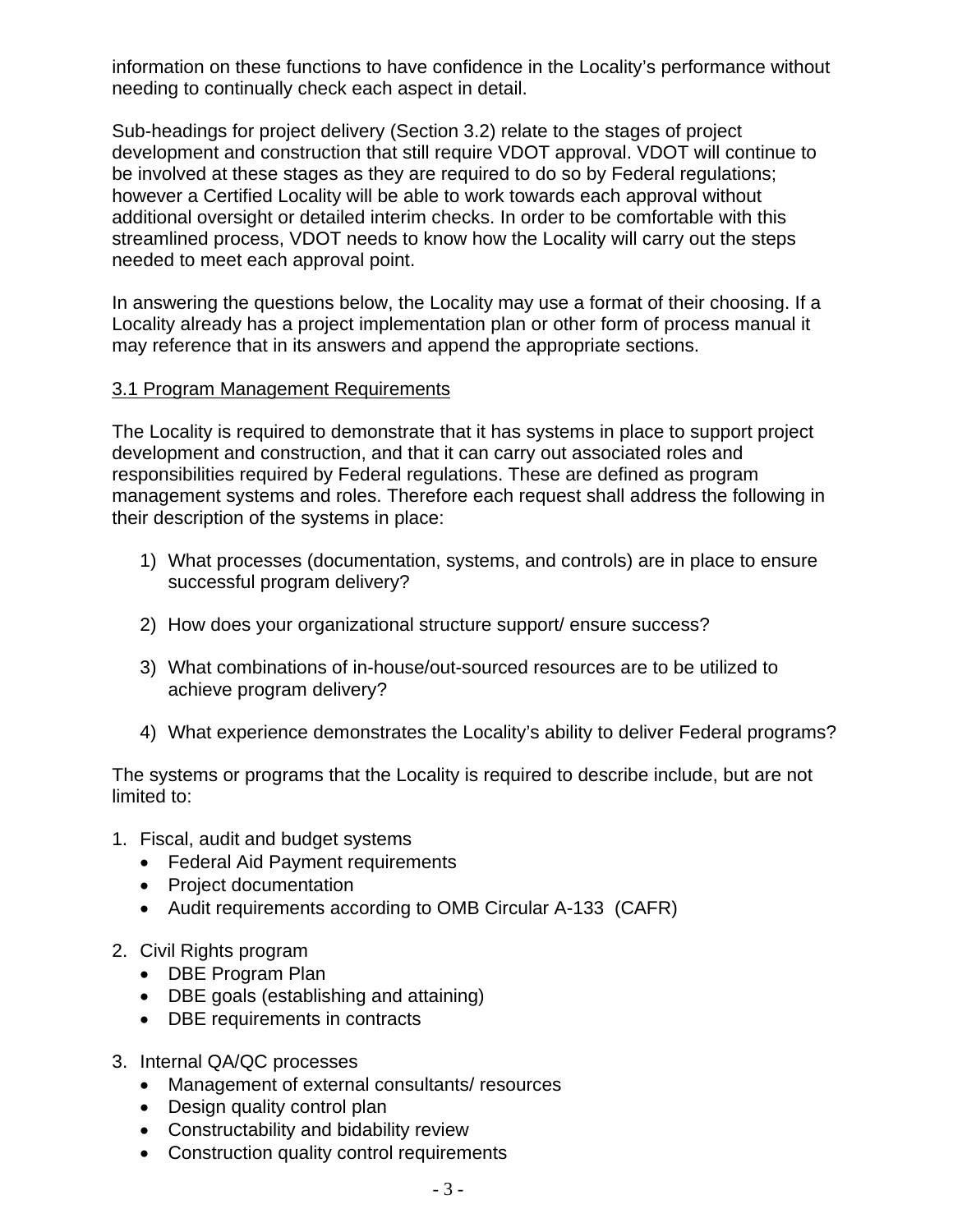- Construction quality assurance program (including independent materials testing where required)
- 4. Public outreach program
	- Outreach plan
	- Public involvement at appropriate stages
- 5. Consultant procurement process
	- Virginia Public Procurement Act/Brooks Act
	- Ensuring fairness and transparency
- 6. Project controls for cost and schedule
	- Baseline schedule preparation
	- Engineering, construction, administration and project management cost estimating and budget preparation
	- Project controls methodology & systems

The program management roles and responsibilities are also shown in a table in Exhibit C.

#### 3.2 Project Delivery Requirements

VDOT can only be assured that Federal requirements will be met, and be able to award certification, if it is confident that the Locality has documented delivery processes in place to meet the requirements. The project delivery flowchart in Exhibits B1 and B2 is presented as a guide to demonstrate typical project flow but not all steps are needed for all projects, and the steps are not necessarily sequential. Emphasis should be placed on processes that are federally required and that require VDOT interaction or approval whether a Locality is certified or not. The boxes highlighted in red are key points requiring VDOT/ FHWA coordination/ approval and are to be addressed in the certification submission as described below.

Each Locality shall address their internal knowledge of the requirements, processes in place, their internal and /or external resource utilization and experiences for each key point during project development. Below are the key points and suggested topics for each.

- 1. Preliminary Engineering Authorization
	- Local Council Approval

#### 2. NEPA & Permitting

Preparation of NEPA documentation and associated permits including:

- Coordination with appropriate resource agencies
- Development of environmental document
- Federal permits including Virginia State required permits
- Final environmental approvals
- Environmental re-evaluations
- 3. Right of Way

Preparation of R/W and utility plans including: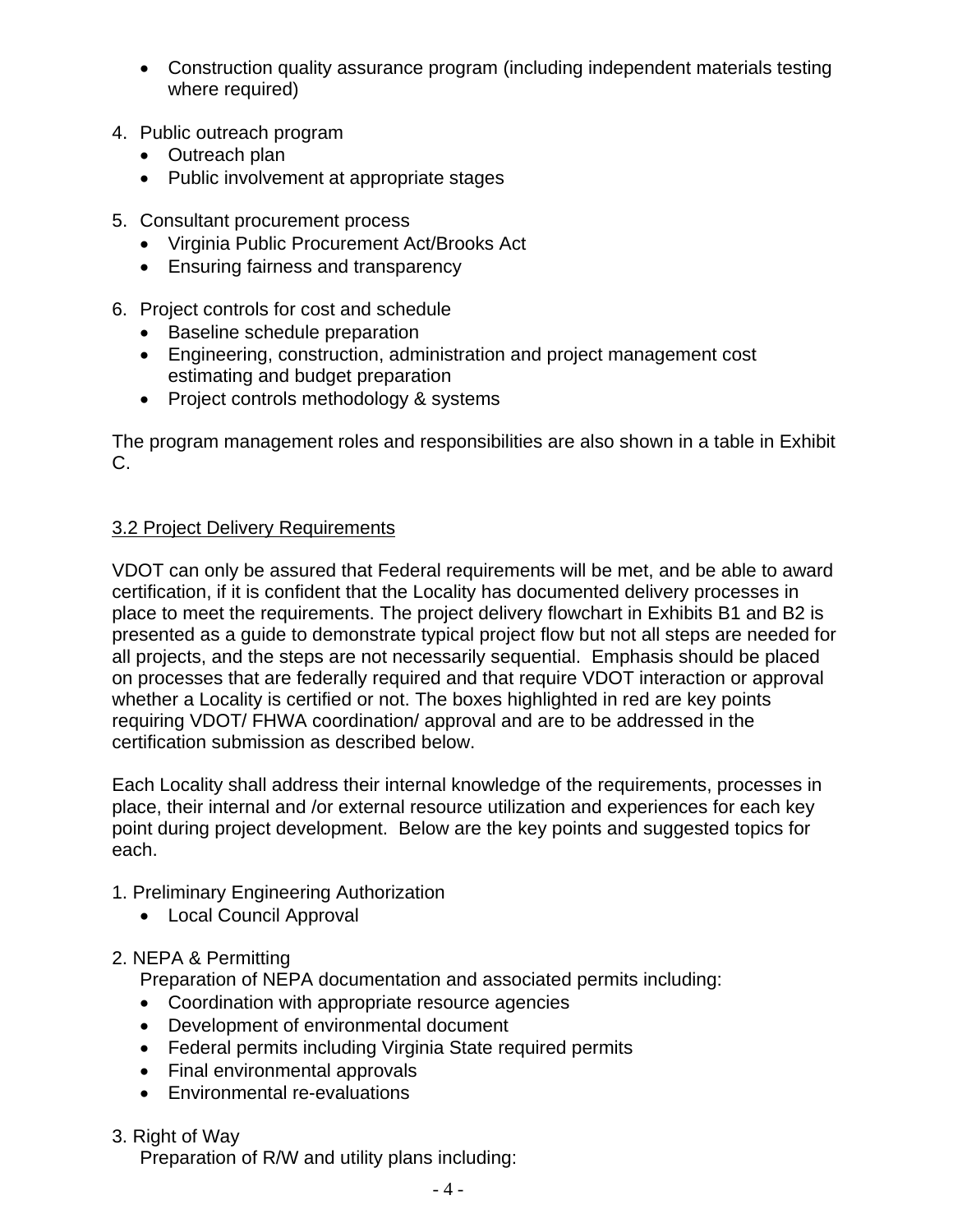- R/W total parcel acquisition plans
- R/W special negotiations identification
- R/W and Utilities agreement and authorization
- 4. Sole Source or Proprietary Procurement
	- Sole source justification
- 5. Construction Authorization
	- Bridge/ structures special details
	- AASHTO design standards
	- Value Engineering
	- Design exceptions, documentation and justification
	- Final PS&E and contract documents preparation
- 6. Award of Construction Contract
	- Project advertisement
	- Contract award and package
	- Contractor Value Engineering review
	- Administration of construction contracts including project controls
- 7. Project Final Inspection and Acceptance
	- Acceptance procedures
	- Report of expenditures

The project management roles and responsibilities are also shown in a table in Exhibit D and are referenced to the UCI Guide.

The Locality may refer to VDOT processes (including the LAP Manual) if these are adopted for project delivery. If VDOT processes are used, the Locality is required to state how they use them and what modifications are applied.

#### 3.3 Organization Chart

An organization chart is required to assure VDOT that qualified staff are either employed or retained to demonstrate knowledge of the processes requirements and to implement the delivery processes and use the delivery systems. The organization chart must show the 'chain of command' with lines identifying the participants who are responsible for major functions to be performed and their reporting relationships showing key roles and interaction between roles. The Locality also needs to clearly identify responsibility for interaction with VDOT.

The Locality is also required to submit a narrative describing the functional relationships among participants for the organizational chart. The Locality must indicate whether positions are filled in-house or outsourced. There should be alignment between the processes and the organization chart.

Note that VDOT does not require all roles to be in one department. The Locality should explain how it manages its own processes, whether that involves links to other departments for certain functions (e.g. payment) or whether it is all in one department. Lines of authority need to be clear and the Locality needs to assure VDOT that those in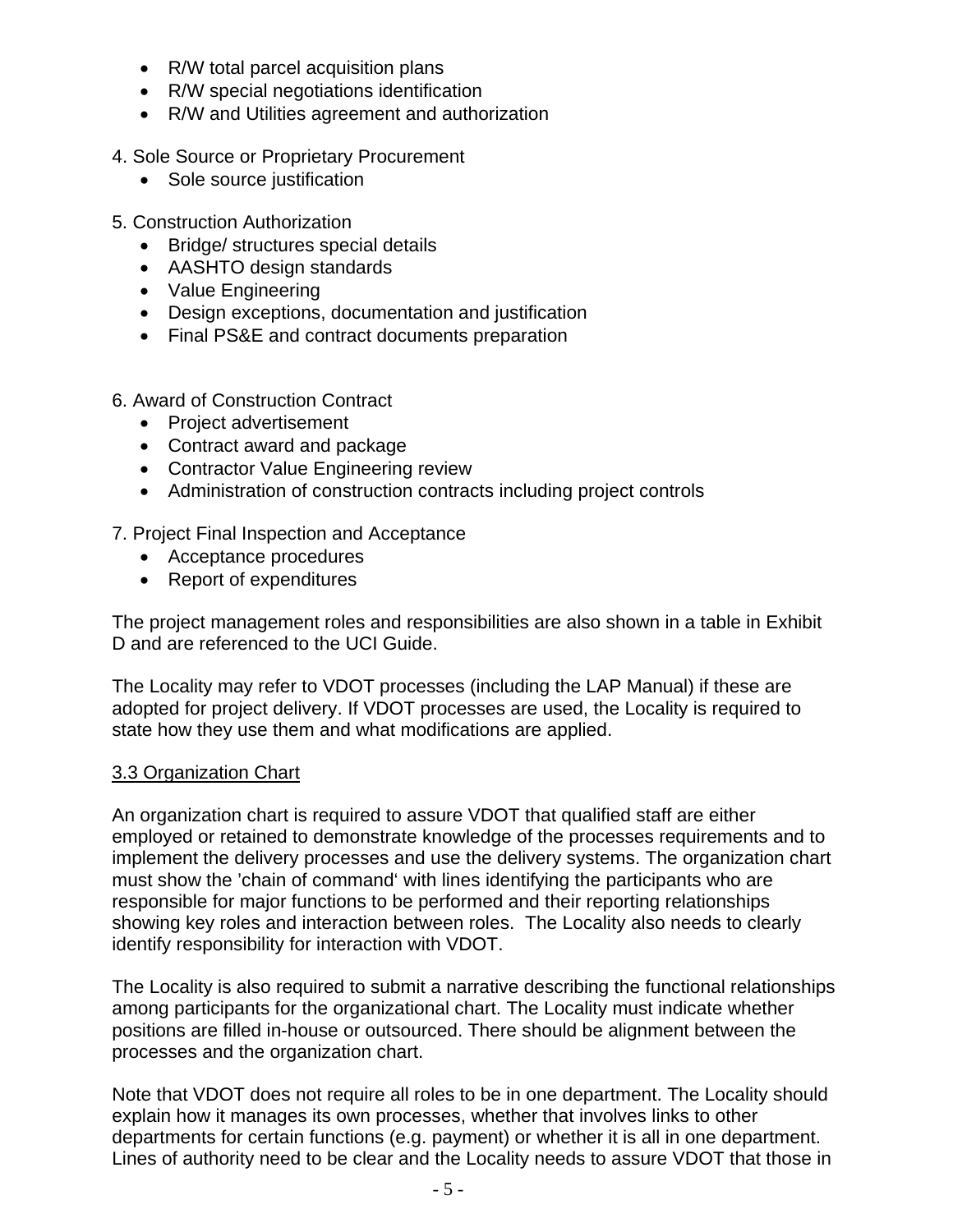responsible charge have internal support for processes that have to be carried out to meet Federal requirements.

## 3.4 Experience

When addressing experience the localities shall demonstrate that it has previously delivered projects with Federal funding. The size or type of project does not matter because certification will apply to all sizes and types of project, i.e. there will not be tiered certification. If a Locality has not delivered one entire project all the way through but feels it can demonstrate its experience via multiple projects it may do so. Experience gained prior to participation in UCI may be included if it clearly is relevant to the program and project delivery headings above.

The Locality submits their narrative directly to the VDOT Evaluation Panel members.

# **4. Certification Evaluation**

Evaluation will be carried out by a VDOT Evaluation Panel. This panel will include Local Assistance Division Administrator (or designate), the Home District Administrator (or designate) and an Independent District Administrator (or designate). The Home District is the District in which the Locality is situated. The Independent District is any other District in the Commonwealth. A representative from the FHWA will be invited to participate as a non-voting member.

Evaluation will focus on the program management requirements, project delivery processes, organizational structure, and experience. The panel members will independently evaluate the Locality's entire submission but focus on the areas described below.

- 1) The Local Assistance Division (LAD) Director will focus on policy and programmatic issues. LAD will review the program management processes presented by the Locality and evaluate whether they fit with the current UCI program and with the aims and objectives of streamlining. From a policy perspective, LAD will evaluate whether all Federal requirements will be satisfied by the program management processes. LAD will also bring experience and knowledge of Locality's key staff and use that to contribute to the evaluation of organizational structure. LAD will also guide the evaluation process itself.
- 2) The Home District Administrator (or designate) will focus on three areas: project delivery processes, experience, and provide an overall view of information presented, including organizational structure. The Home DA will use their experience of working with the Locality to evaluate the processes put forward and the extent to which they have been carried out successfully. Home District staff may be consulted for feedback on technical aspects of evaluation and past performance.
- 3) The Independent District Administrator (or designate) will provide a third view of overall narrative and policy issues presented in the submission. Independence promotes objectivity when compared to the evaluations by the other panel members.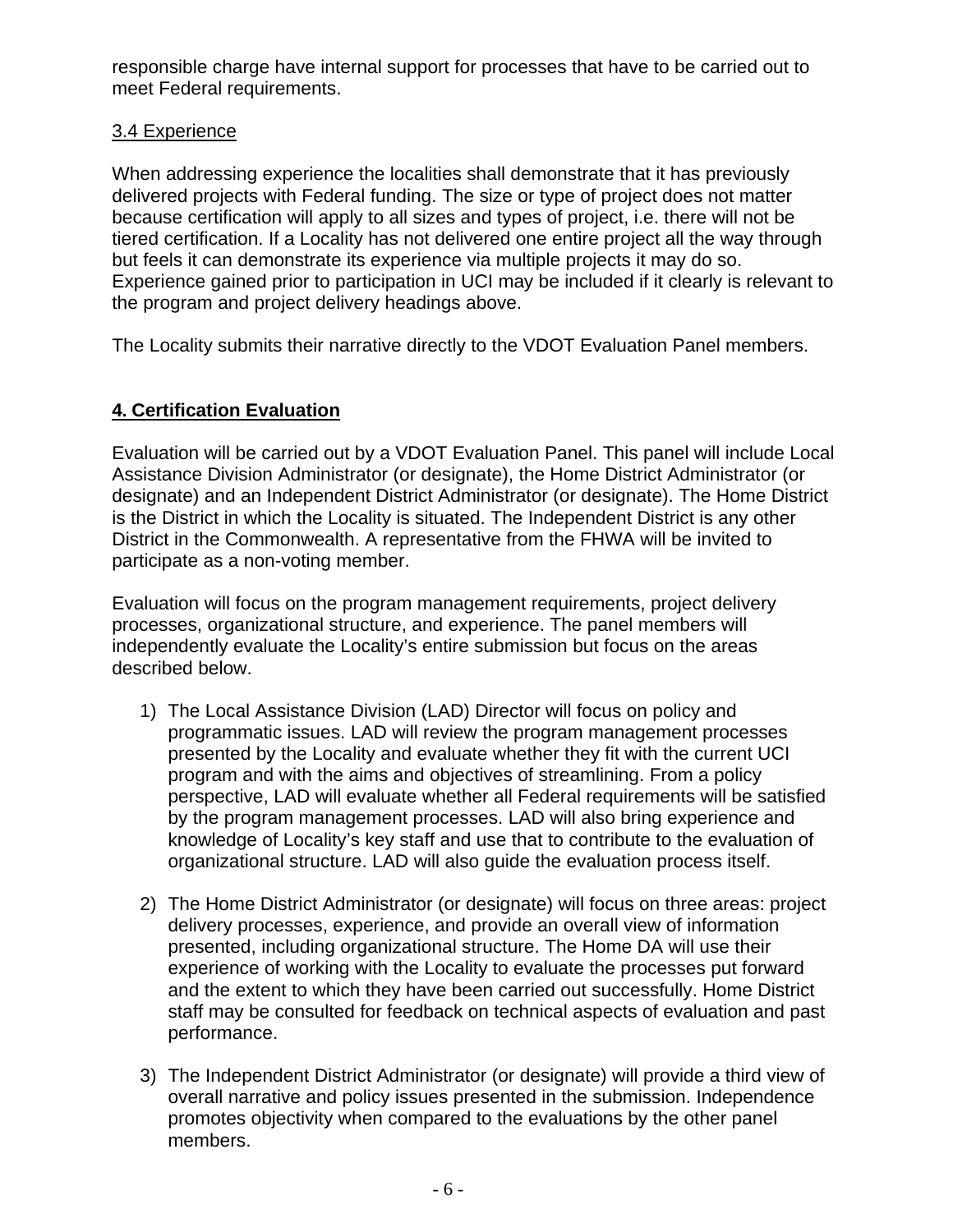A simple evaluation result will be deployed allowing each panel member to determine that each component is either 'Demonstrated' or 'Non Demonstrated.' These results will be applied by each panel member to each of the six program management components and each of the seven project delivery components. Comments must be provided on any area identified as 'Non Demonstrated.' Organizational structure and experience are not separate evaluations as they apply to each of the 13 components.

Local Assistance Division will summarize the panel's comments on the Locality's submission. Feedback will be provided to the Locality in written form. This phase will be the Intermediate Review and will not confirm that Certification has been awarded or not.

The feedback will list the components that were evaluated as Non Demonstrated and ask the Locality to address these areas in a follow up interview presentation. The Locality will have an opportunity to revise its narrative and prepare for the interview, which will be held in a Home District location. New information that addresses Non Demonstrated areas must be resubmitted in narrative form at the interview.

The Locality is required to achieve a Demonstrated result in all 13 component areas in order to achieve certification.

Following the interview, the panel will reconvene and reach a consensus determination on whether the non demonstrated areas have been addressed or not. The LAD Director will provide the panel's recommendation to the VDOT Chief Engineer who will then make the final decision. The result will be communicated to the Locality in written form.

If the Locality is not approved for Certification, VDOT will provide detailed feedback for improvement allowing the Locality to resubmit its submission.

An Agreement and a formal Certificate will be signed by the Locality and VDOT if the Locality is successful in achieving Certification. The Locality may begin the transition to Certified status immediately however ongoing coordination with LAD will be required.

#### **5. Certification Evaluation Timeline**

The timeline described below relates to the entire application and evaluation process. Please refer to Exhibit E for a diagrammatic summary.

- 1) A Locality that believes it is eligible for certification must initiate the process by submitting a Letter of Intent to the LAD Director.
- 2) Within 30 days VDOT will advise the Locality in writing whether or not they have successfully met the eligibility criteria. If successful, VDOT will respond with confirmation that the eligibility criteria has been met and ask for a formal detailed submission based upon the requirements detailed in Section 3. The Locality will also be informed of the members of the Certification Evaluation Panel.
- 3) The Locality will then have up to 90 days to submit its application to the Evaluation Panel. As soon as the submission is received, VDOT will arrange a tentative date for the evaluation presentation/ interviews, which should be held approximately 90 days from the submission date.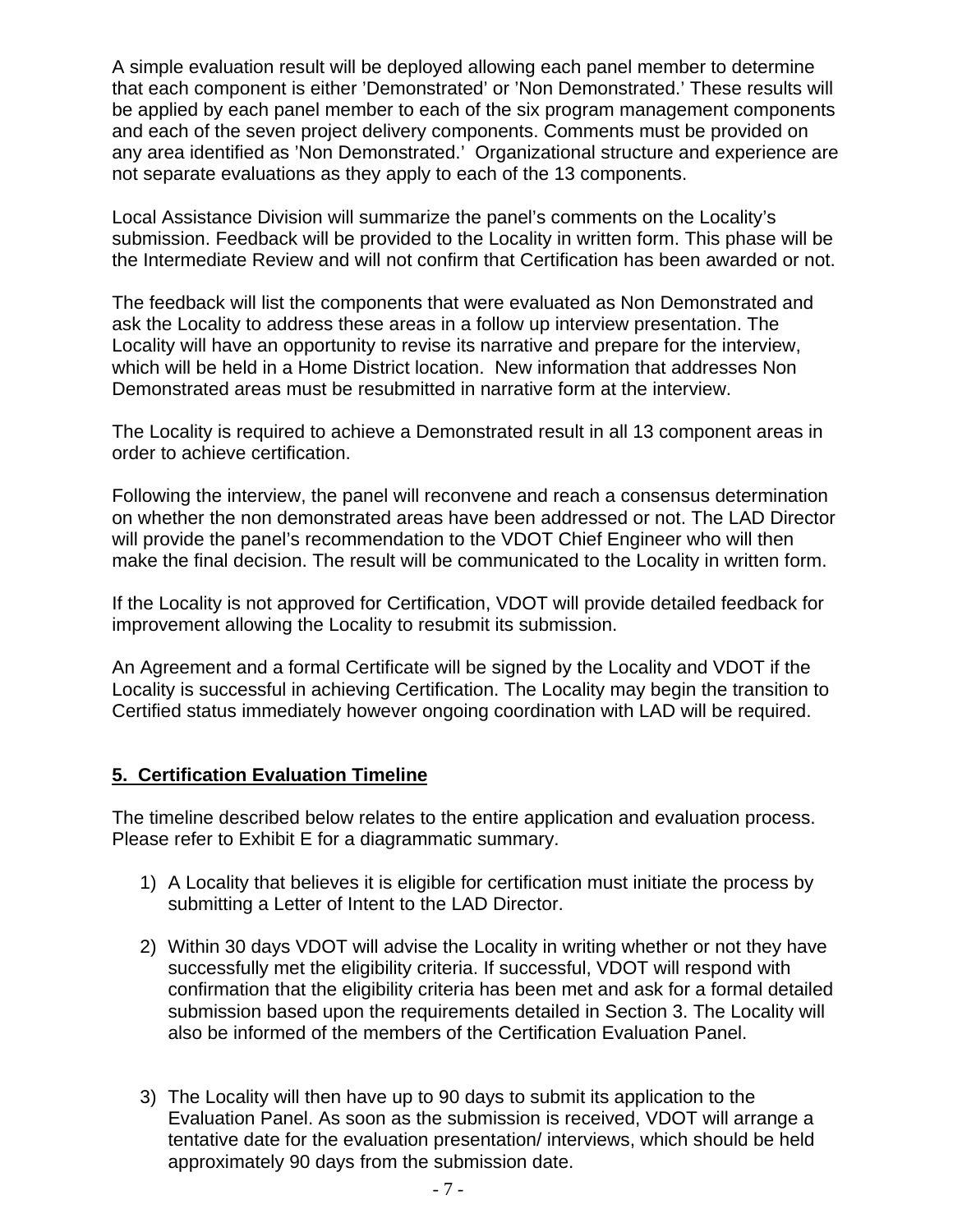- 4) The Evaluation Panel will complete its review of the submission over a 60 day period. At the end of the 60 day period, the panel will identify any non demonstrated areas and LAD will provide summary comments to the Locality.
- 5) The Locality's interview/presentation to the panel shall be held 30 days after VDOT has provided the Locality its summary comments. The Evaluation Panel will discuss the application after the interview and document its final recommendation.
- 6) The LAD Director will schedule a briefing with the VDOT Chief Engineer over the next 30 days after which he or she will inform the Locality of the result of their application.

# **6. Certification Compliance**

#### 6.1 Introduction

Once a Locality has been certified it is important that performance is monitored and improved. This is achieved through a compliance assessment regime as described below. Compliance is an important component of the Certification process to ensure that FHWA and VDOT requirements are continually met and that the Locality is given necessary feedback to improve. The Local Assistance Division is responsible for executing the compliance program, with support from the Districts and Central Office policy divisions.

#### 6.2 Project and Program Reviews

The certification program includes three levels of review as shown on the diagram below: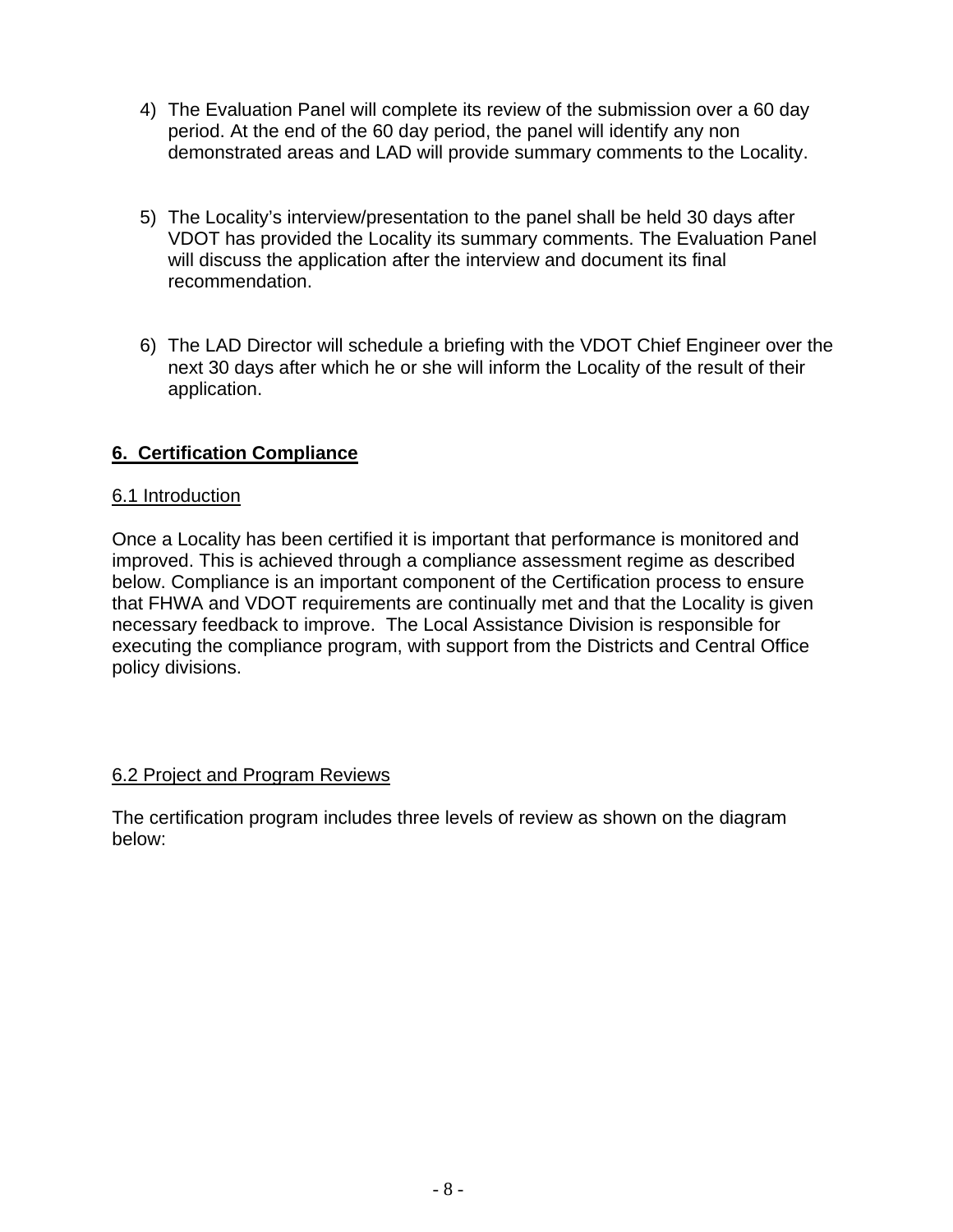

6.2.1 Project Level Reviews

The first level of review is called the Project Level Review performed on an annual basis. This is comprised of reviewing specific projects. Although this review does not directly relate to re-certification it is important for performance improvement purposes and will provide VDOT with information that may be included in the re-certification review.

The number of projects selected for annual review will be dependent upon the number of federally funded projects being carried out under the program in the relevant Locality, with a minimum number of one, and a maximum of three projects being reviewed.

The projects selected for compliance review will provide a representative sample from the Locality's various fund sources utilizing federal and state funds and identified in the SYIP and/or Year End Report. The review will consider the following but will not be limited to:

- 1) previous review findings;
- 2) complexity/risk;
- 3) projects underway; and,
- 4) phase completion.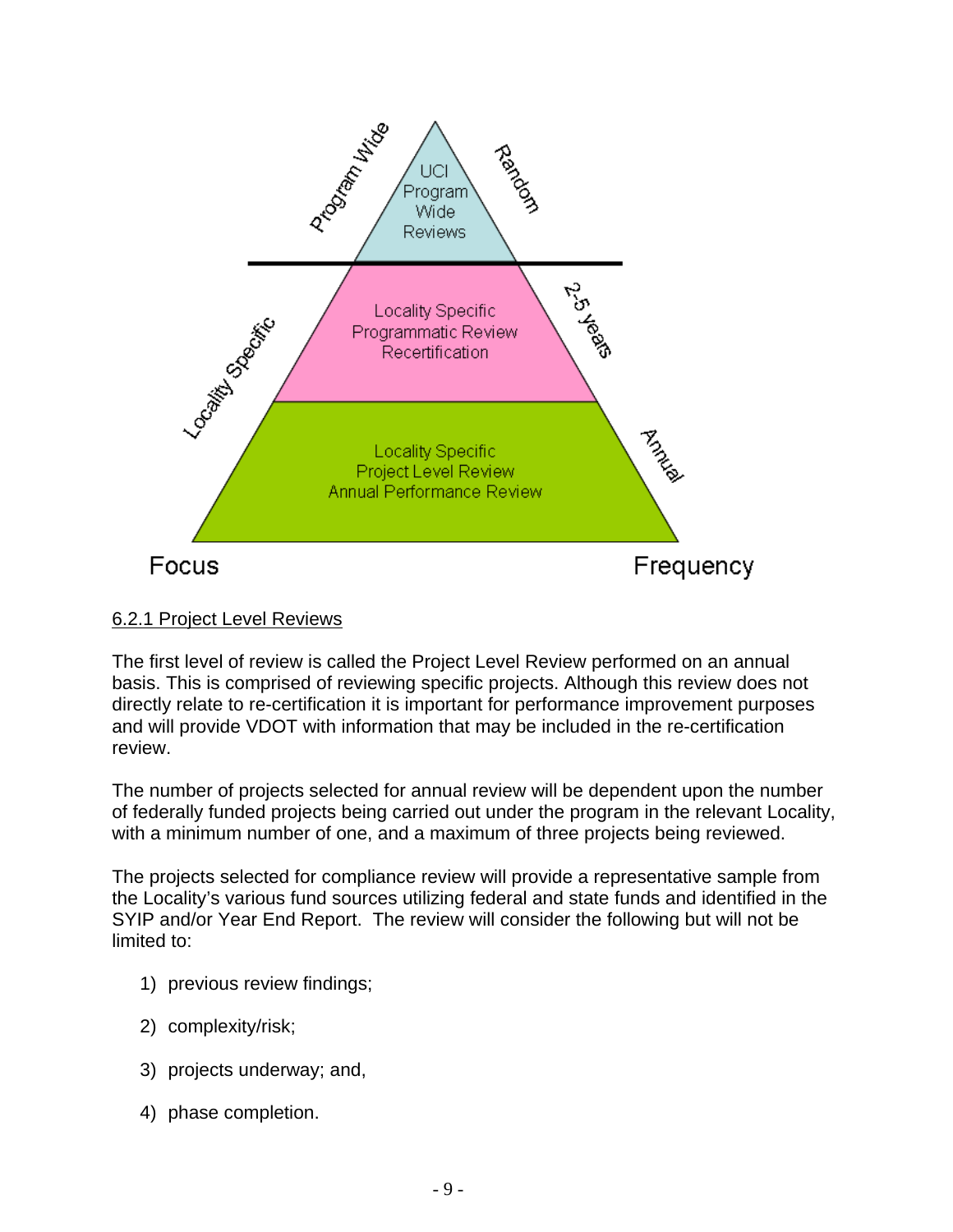The projects shall be selected by LAD with input from the District Urban Program Manager. Focus for the review will be on activities that have occurred following certification. The intended schedule for compliance reviews is outlined below:

| Timeframe             | Event                              | Details                                                                                                                                              |  |
|-----------------------|------------------------------------|------------------------------------------------------------------------------------------------------------------------------------------------------|--|
| August                | Identify pool of projects          | Projects chosen from SYIP and/ or Year<br><b>End Report</b>                                                                                          |  |
| September             | Project review team<br>established | Review visits are scheduled                                                                                                                          |  |
| October –<br>December | Review process                     | Conduct project reviews<br>$\thicksim$<br>Summarize findings<br>$\thicksim$<br>(compliance/noncompliance)<br>Send summary to Locality<br>$\thicksim$ |  |
| January -<br>March    | Correction/resolution              | 90 days to provide correction action plan<br>and/or dispute deficiencies if necessary                                                                |  |
| April – May           | <b>LAD</b> review                  | LAD review of response and coordination<br>of further corrective action (as needed)                                                                  |  |

The schedule above may be modified at the discretion of the LAD Director. The actual timeframe will depend to some extent on the number of projects reviewed, the complexity and risk involved in those projects and the number / significance of Locality's correction actions.

#### 6.2.2 Re-Certification

A re-certification review will be conducted by LAD and specified compliance team members two (2) years after the Locality is initially certified. This review will be focused on programmatic responsibilities to check that all key areas are being delivered in accordance with accepted processes. Any changes in the Locality from the original application must be brought to the attention of LAD before the re-certification process begins. The review will also include an evaluation of the annual performance (projectlevel) reviews.

Assuming continual program success and compliance, re-certification reviews will take place every 5 years thereafter.

#### 6.2.3 Program Wide Reviews

Program wide reviews will be conducted periodically to ensure that the whole program is on track. This level of review may include random spot checks during various stages of project development and/or areas identified with consultation with the FHWA and Localities.

Each year, FHWA and VDOT will evaluate the status of the entire local administration program as part of an annual risk assessment. This discussion will include consideration of the timing and scope of Program Wide Reviews for the UCI Certification Program.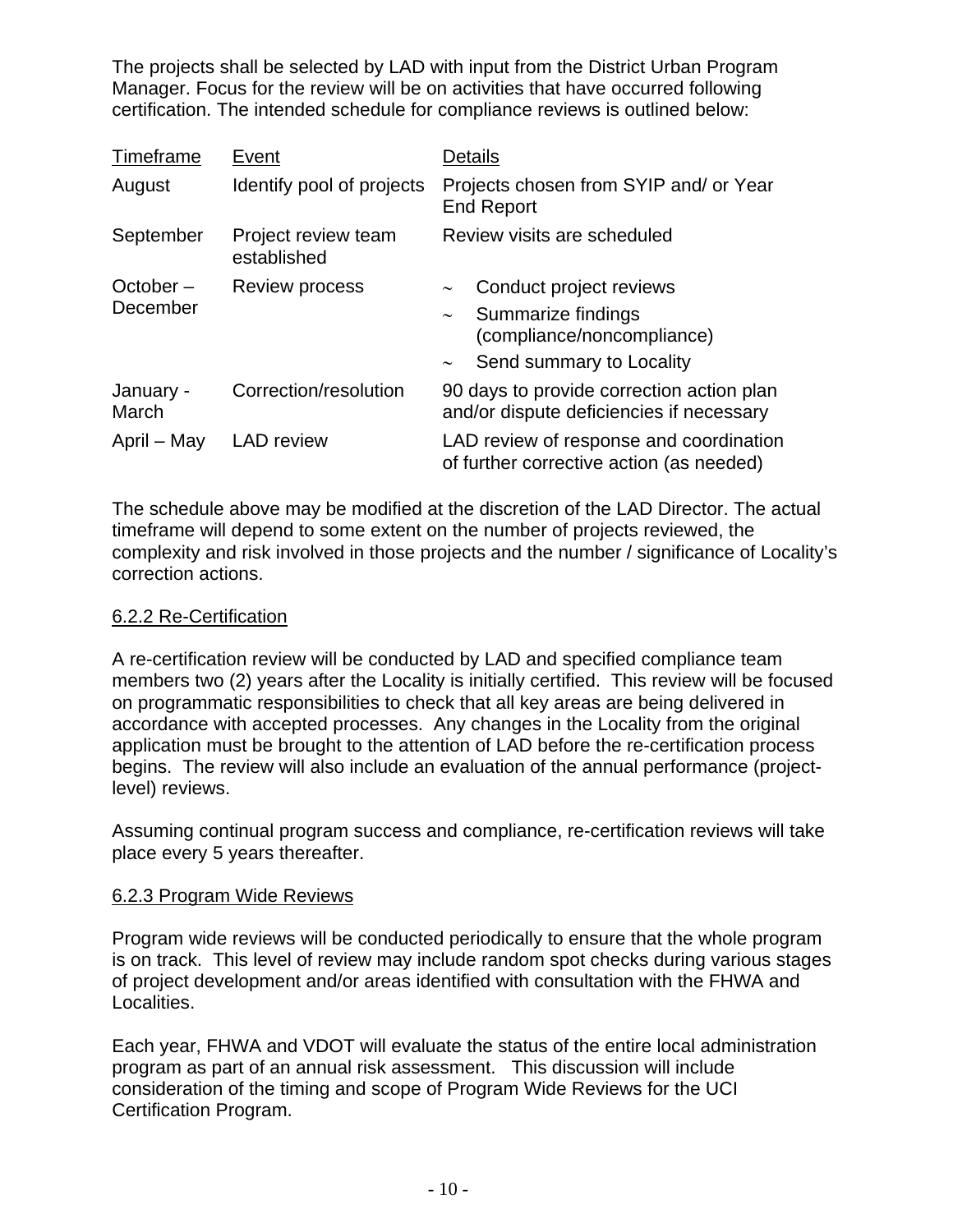#### 6.3 Compliance Assessment Team

LAD will coordinate the reviews and identify the appropriate team members based on the type of review being done and disciplines involved. Typical team members for reviews are identified below:

- 1) The LAD Compliance Coordinator will be responsible for initiation, planning, coordination, implementation and provision of feedback related to each compliance review. The Coordinator will facilitate the selection of the projects to be reviewed and the review team. The coordinator will also participate in the review itself.
- 2) The District Coordinator/Urban Program Manager will be responsible for technical aspects of compliance with program and project requirements. This member will also review the efficiency of the Locality in areas such as the timeliness of submissions to VDOT.
- 3) Central Office Policy Division Representatives will be responsible for supporting the review of their technical areas. In most cases, these review team members are members of the Local Partnership Team.

## 6.4 Findings and Deficiencies

Three levels of deficiency are described below. Each requires a different form of correction or resolution and, when identified by VDOT, the Locality will be required to provide a correction action plan. The LAD compliance team may need to further investigate preliminary findings to determine if the infraction(s) may jeopardize the Locality's certification.

- 1) A programmatic deficiency is defined as a finding that a Locality's programmatic approach, practices, or procedures do not sufficiently demonstrate their ability to ensure compliance with federal or state requirements or their own stated policies and procedures. Continued certification may be conditioned, or certification may be removed until the deficiencies are corrected. Examples of programmatic deficiencies include: failure to demonstrate sufficient understanding of federal-aid processes, failure to maintain updated processes/procedures, failure to implement Civil Rights policies, failure to audit or budget correctly, failure to carry out adequate QA/QC, and significant deviation from organizational structure.
- 2) A project deficiency is defined as an error or omission that violates federal or state regulations, or mandated policies. If uncorrected, they may jeopardize federal or state participation in all or a portion of the project. Examples of project deficiencies include: failure to require specific Civil Rights information from contractors, failure to meet agreed-upon materials acceptance testing procedures, and failure to submit adequate information for approvals. This level of deficiency may result in loss of all or part of the federal and/or state funding for the project.
- 3) An "unrecoverable" project deficiency is one that has proceeded beyond the ability to correct and is of such magnitude as to create doubt that the policies and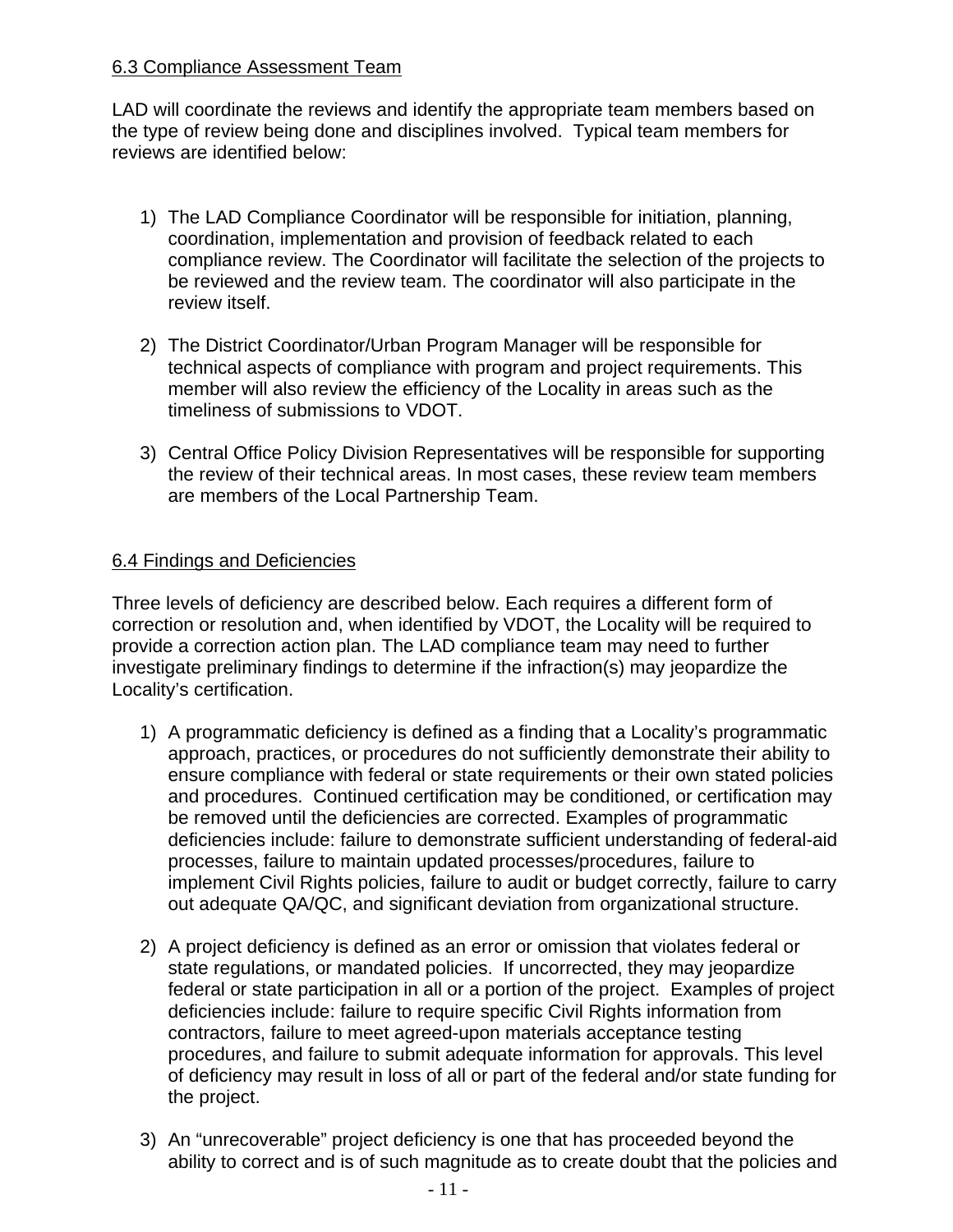objectives of Title 23 of the USC (or other applicable federal codes) will be accomplished by the project. Examples of unrecoverable project deficiencies include: failure to meet NEPA stakeholder involvement requirements, violations of Brooks Act requirements when hiring of professional consultants, failure to obtain a design exception prior to construction, and award of a contract to a suspended or debarred contractor. This level of deficiency may result in the withdrawal of all or a portion of the federal and/or state funds from the project.

## 6.5 Resolution of Findings

#### 6.5.1 Introduction

During the compliance review process it is possible that differences of opinion will arise when non compliance findings are identified and when closing out corrective actions. The following resolution process is intended as a guide to the action that a Locality can take should this occur. The goal is for issues to be resolved constructively and at the lowest possible level.

#### 6.5.2 Resolution Process

The first level of discussion should be between the compliance review team and the Locality. The Locality must fully describe the project issues where there is a disagreement and include the following information:

- A detailed statement of Locality's position on the issue.
- Any backup for the position statement, including maps, plans, invoices, agreement(s) (draft and/or executed), pictures, and other material needed to give a full picture of the disputed issue.

Upon receiving the request the Compliance Coordinator shall prepare a response in the form of a memorandum to include the following:

- A detailed discussion of the items that are in dispute with references to sections in the manuals and policy memos that support VDOT's position.
- An overview of the issue, including any additional maps, plans, invoices, agreement(s) (draft and/or executed), pictures, and other material needed to give a full picture of the disputed issue that was not included in the Locality's request.

In preparing the above information, the Compliance Coordinator will consult the other members of the compliance review team including the Urban Program Manager and Central Office advisor(s). The District Administrator or delegate may also be included.

The above exchange of information is to be provided in a timely manner so as not to impede the ongoing delivery of projects by the Locality. The Compliance Coordinator will invite the Locality to a meeting to discuss its response memorandum.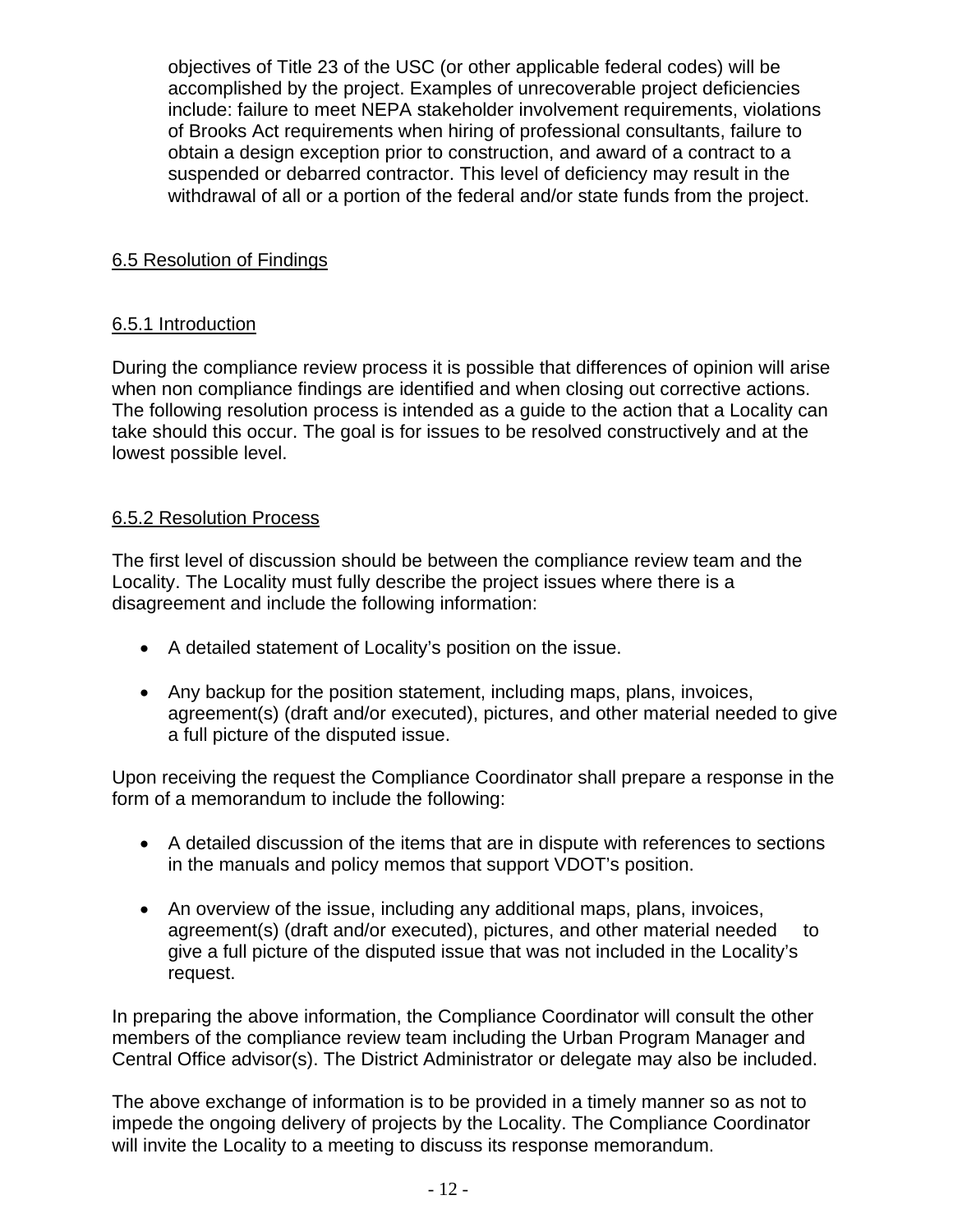Should an agreement not be achieved, the matter may be escalated to the LAD Director for resolution. The information described above will be made available to the LAD Director along with the minutes of relevant meetings held between the Locality and the compliance review team. The LAD Director's decision will be final.

If the issues identified are such that continued certification may not be possible, the LAD Director shall brief the VDOT Chief Engineer. The Chief Engineer will make the final decision regarding certification of the locality. The Chief Engineer's decision will be final.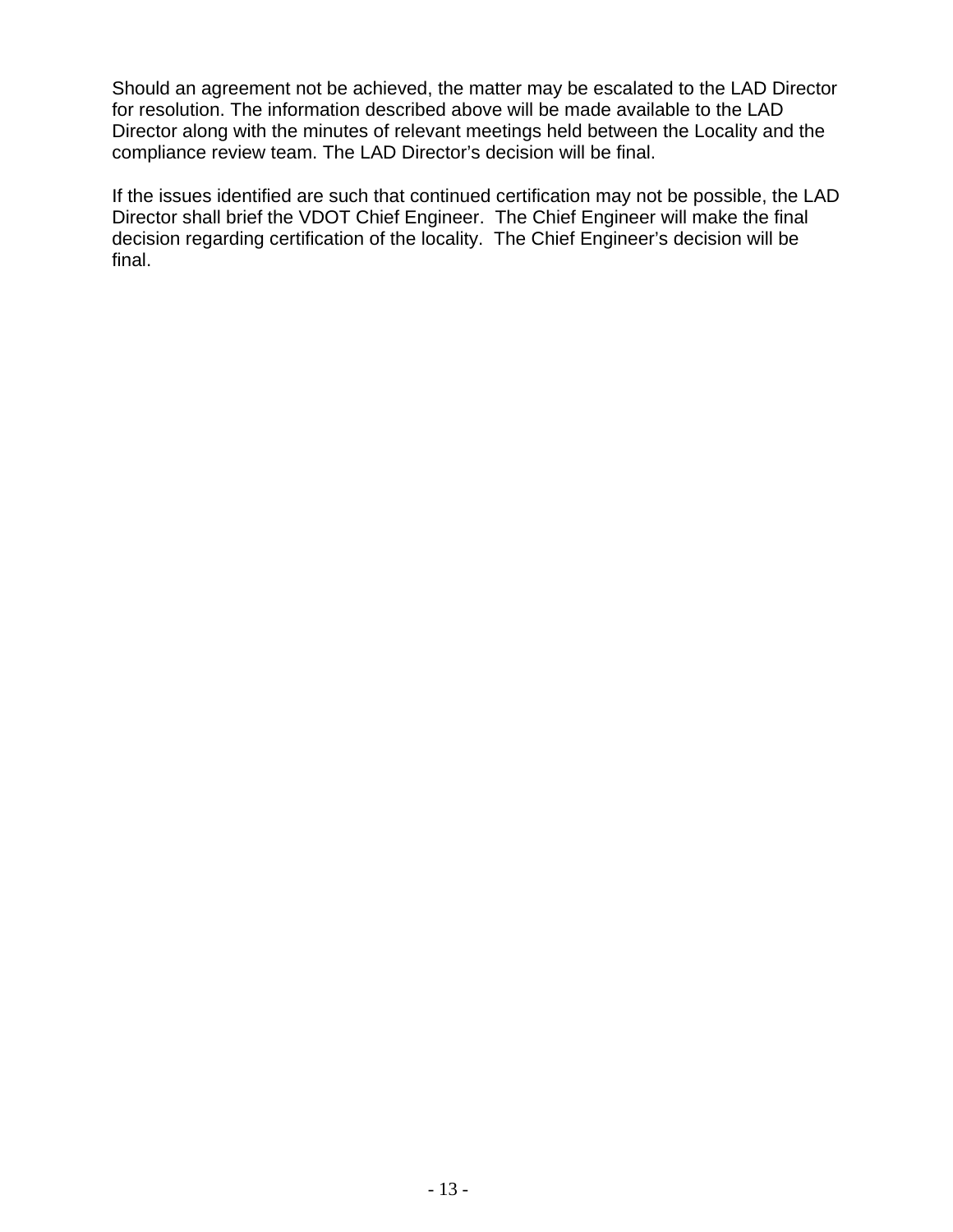



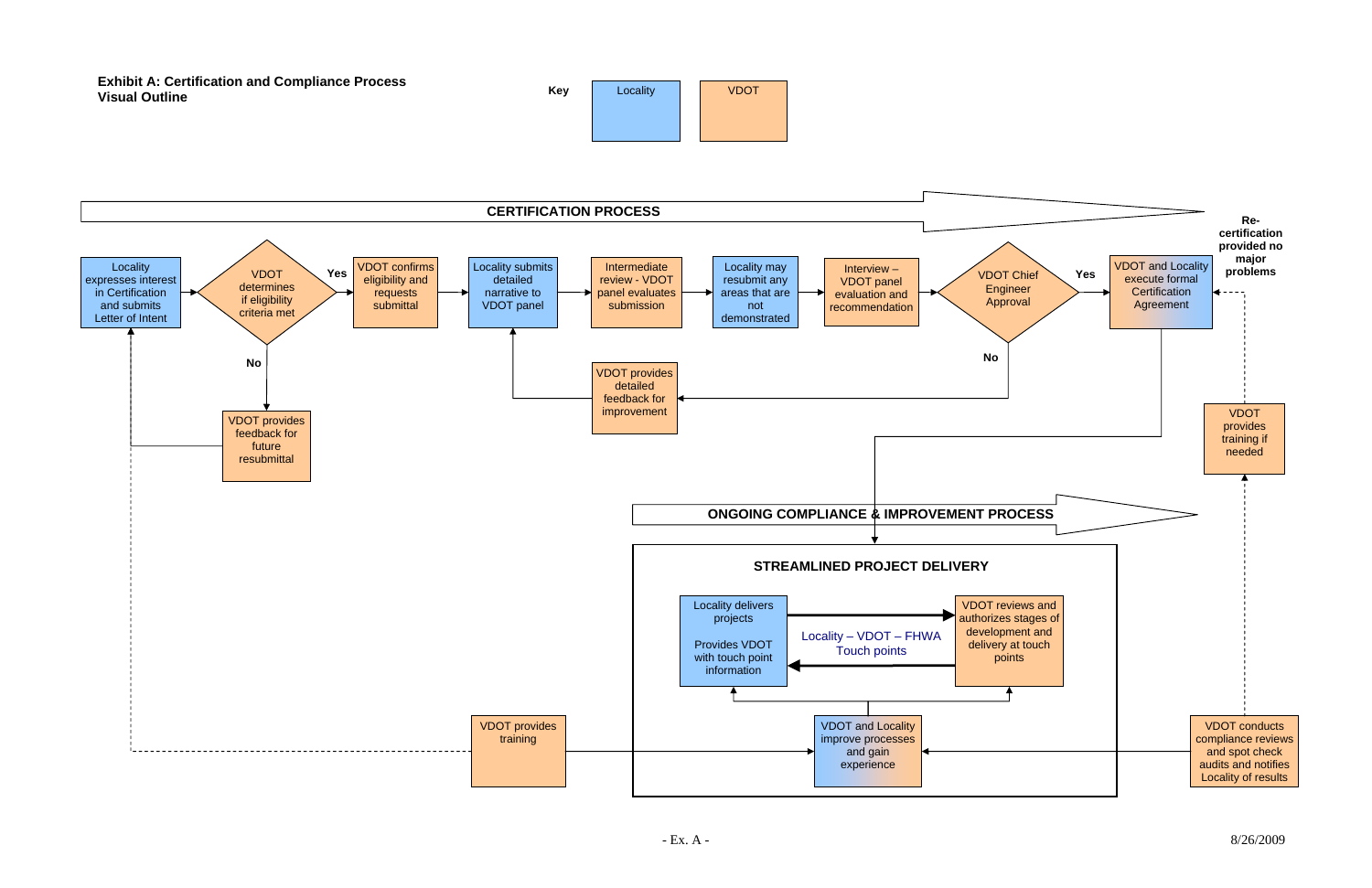### **Exhibit B1: Project Development**

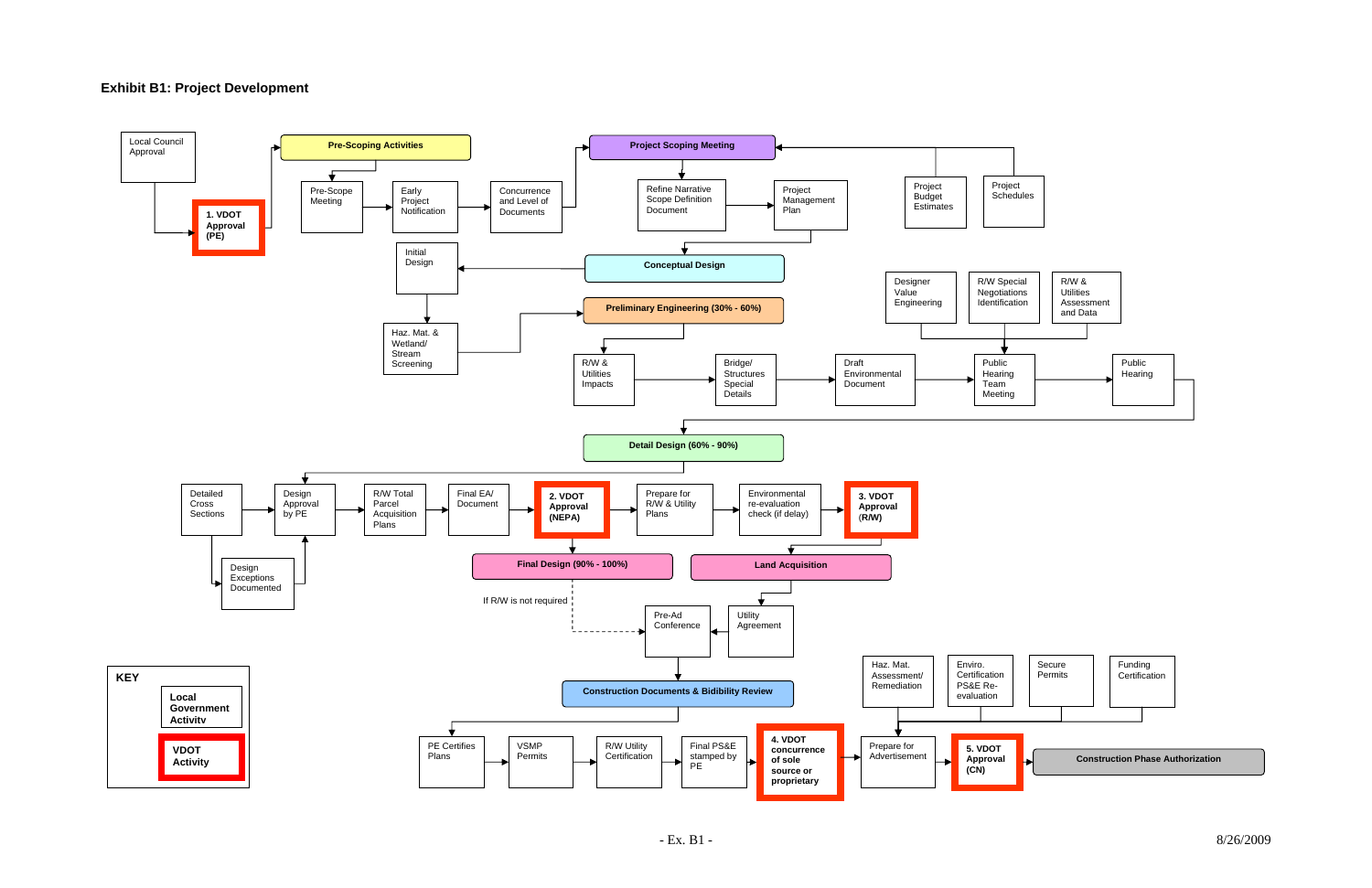

# **Exhibit B2: Project Construction**



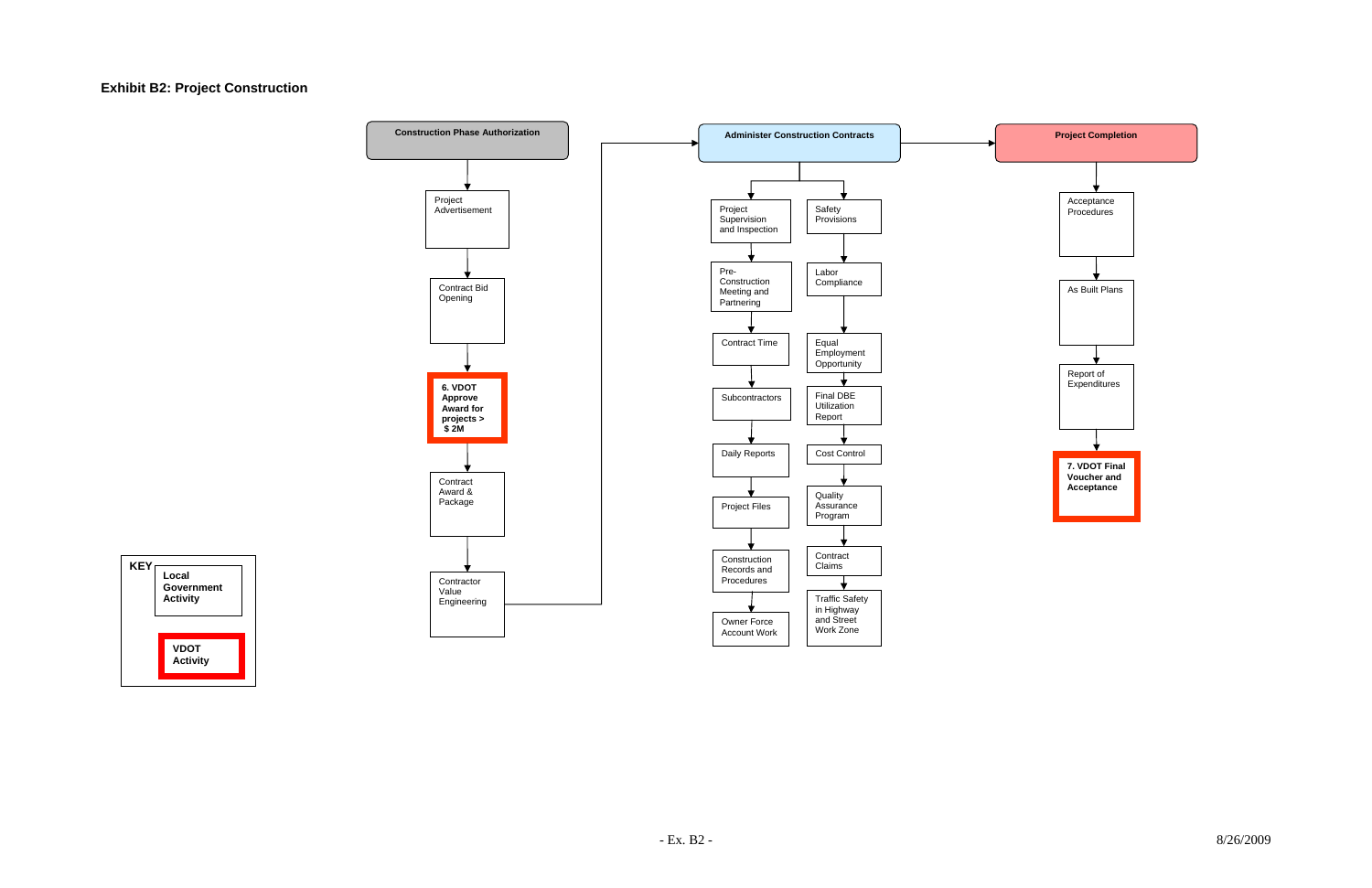| <b>Topic</b>   |                                                                      | <b>Locality</b>                                                                                                                                                                                                                             | <b>VDOT</b>                                                                                                                                                       |  |
|----------------|----------------------------------------------------------------------|---------------------------------------------------------------------------------------------------------------------------------------------------------------------------------------------------------------------------------------------|-------------------------------------------------------------------------------------------------------------------------------------------------------------------|--|
| $\mathbf{1}$   | Fiscal, Audit and<br><b>Budget</b>                                   | Ensure that project meets<br><b>Federal-Aid Payment</b><br>requirements<br>Maintain project documentation<br>Conduct annual independent<br>audit of expenditure according<br>to OMB Circular A-133<br>Submit invoices at least<br>quarterly | Carry out random audits,<br>notify findings and request<br>appropriate and timely<br>corrective action                                                            |  |
| $\overline{2}$ | Civil Rights                                                         | Comply with VDOT's DBE<br>Program Plan unless the<br>Locality has a DBE Program<br>Plan approved by USDOT<br>Establish a DBE availability<br>goal and include in bid<br>document<br>Use DBEs certified by VDOT                              | Obtain approval of the<br>USDOT approval letter for<br>the DBE Program Plan for<br>highways                                                                       |  |
| 3              | Compliance &<br>Improvement<br>(Quality<br>Assurance and<br>Control) | Develop and implement a<br>QA/QC system to meet VDOT<br>compliance including design<br>QC plan and construction<br>QC/QA requirements<br>Provide information to VDOT<br>that is requested as part of<br>reviews                             | <b>Lead the Certification</b><br>Compliance and<br>Improvement process<br>Carry out spot checks on<br>delivery process and<br>communicate findings to<br>Locality |  |
| $\overline{4}$ | <b>Public Affairs and</b><br>Outreach Plan                           | Prepare a project specific<br>outreach plan and comply with<br>it                                                                                                                                                                           |                                                                                                                                                                   |  |
| 5              | Consultant<br>Procurement                                            | Demonstrate method for<br>acquiring suitably qualified<br>consultants according to<br>Virginia Public Procurement<br>Act                                                                                                                    |                                                                                                                                                                   |  |
| 6              | <b>Project Controls</b>                                              | Prepare and update initial<br>baseline schedule<br>Prepare progress schedule<br>Issue recovery schedules<br>where applicable<br>Plan and monitor costs                                                                                      |                                                                                                                                                                   |  |

# **Exhibit C: Program Management Roles and Responsibilities**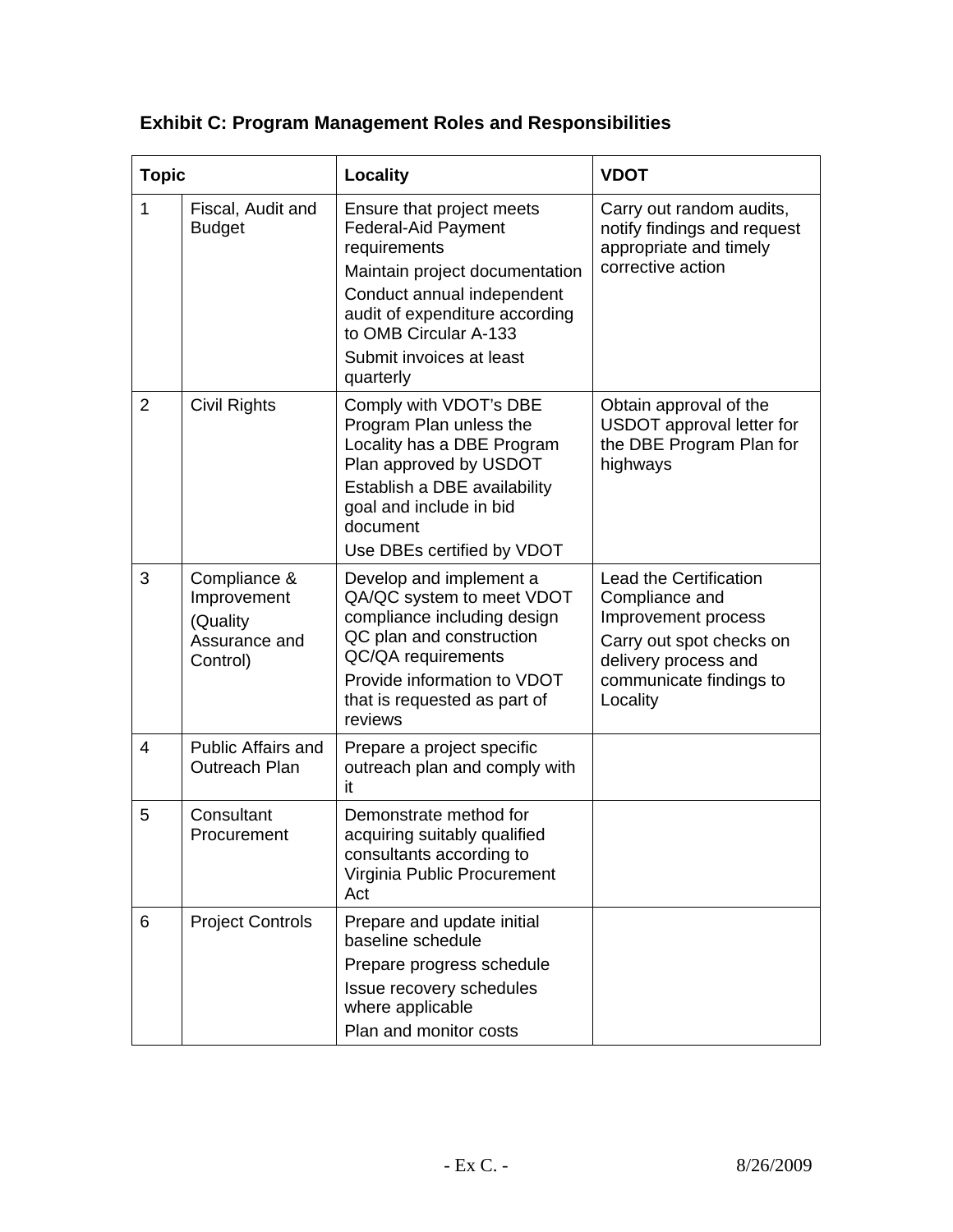# **Exhibit D: Project Delivery Roles and Responsibilities**

| <b>Topic</b>   |                                                      | <b>Locality</b>                                                                                                                                                                                                                                                                                        | <b>VDOT</b>                                 |
|----------------|------------------------------------------------------|--------------------------------------------------------------------------------------------------------------------------------------------------------------------------------------------------------------------------------------------------------------------------------------------------------|---------------------------------------------|
| 1              | Preliminary<br>Engineering (PE)<br>Authorization     | Contact Urban Program<br>Manager to request that<br><b>VDOT</b> obtain federal<br>agreement to authorize<br>preliminary engineering                                                                                                                                                                    | <b>Obtain PE Authorization</b><br>from FHWA |
| 2              | <b>NEPA</b> documentation                            | Ensure that all federal<br>requirements under NEPA<br>have been completed                                                                                                                                                                                                                              | Liaise with FHWA<br>Review and approve      |
| 3              | Right of Way (RW)<br>Authorization                   | Submit a request for Right<br>of Way Authorization along<br>with certification letter<br>certifying to VDOT that all<br>activities necessary to<br>obtain R/W or relocate<br>utilities have been complete<br>and all documents have<br>been signed by person of<br>responsible charge                  | <b>Obtain RW Authorization</b><br>from FHWA |
| $\overline{4}$ | Sole source or<br>proprietary<br>procurement         | Provide relevant<br>justification information and<br>documentation to VDOT                                                                                                                                                                                                                             | Obtain concurrence from<br><b>FHWA</b>      |
| 5              | Construction (CN)<br>Authorization                   | Submit a request for<br><b>Construction Authorization</b><br>along with certification letter<br>certifying to VDOT that all<br>activities necessary to<br>advertise the project for<br>construction have been<br>completed and all<br>documents have been<br>signed by person of<br>responsible charge | <b>Obtain CN Authorization</b><br>from FHWA |
| 6              | Award of<br>Construction<br>Contract                 | Provide results of award to<br>VDOT with supporting<br>documentation for projects<br>> \$2m                                                                                                                                                                                                            | Approve the award >\$2m                     |
| $\overline{7}$ | <b>Project Final</b><br>Inspection and<br>Acceptance | Inform VDOT that project is<br>complete and provide final<br>invoice for processing                                                                                                                                                                                                                    | Process federal financial<br>closure        |